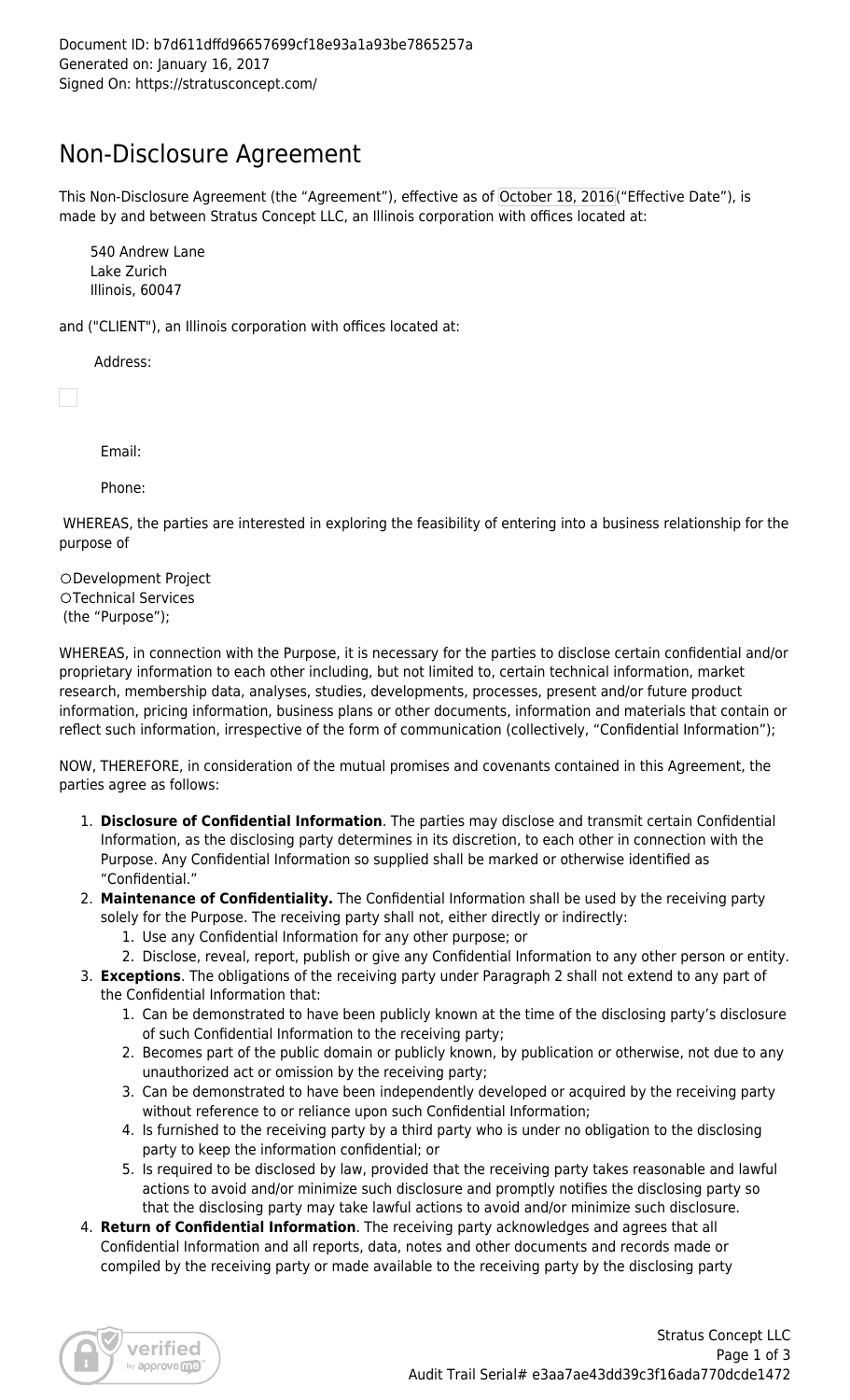concerning the Confidential Information are and shall remain the property of the disclosing party. All such Confidential Information and other materials and documents, and all copies thereof, in the possession or control of the receiving party shall be promptly delivered to the disclosing party upon request by the disclosing party.

- 5. **No Other Rights**. Nothing in this Agreement shall be deemed to constitute the grant by the disclosing party to the receiving party of any license or other right with respect to any intellectual property right or interest belonging to the disclosing party.
- 6. **No Assignment**. This Agreement is personal to the parties and may not be assigned without the prior written consent of the other party.
- 7. **Governing Law**. The construction, validity, performance, enforcement and effect of this Agreement shall be governed by the laws of the State of Illinois, without regard to its conflict of laws principles.
- 8. **Amendment**. This Agreement may not be changed, modified, released, discharged, abandoned or otherwise terminated in whole or in part, except by an instrument in writing, agreed to and signed by a duly authorized representative of each party.
- 9. **Entire Agreement**. This Agreement constitutes the entire and exclusive agreement between the parties with respect to the subject matter hereof and supersedes and cancels all previous negotiations, agreements, commitments and writings in respect thereof.
- 10. **Term.** The obligations of each party under the terms of this Agreement shall continue in full force and effect for three years after the Effective Date.

IN WITNESS WHEREOF, CLIENT and Stratus Concept LLC have executed this Agreement as of the date set forth in the first paragraph.

Х

Peter C Salerno Sr

Signed By Peter Salerno Signed On: March 21, 2022